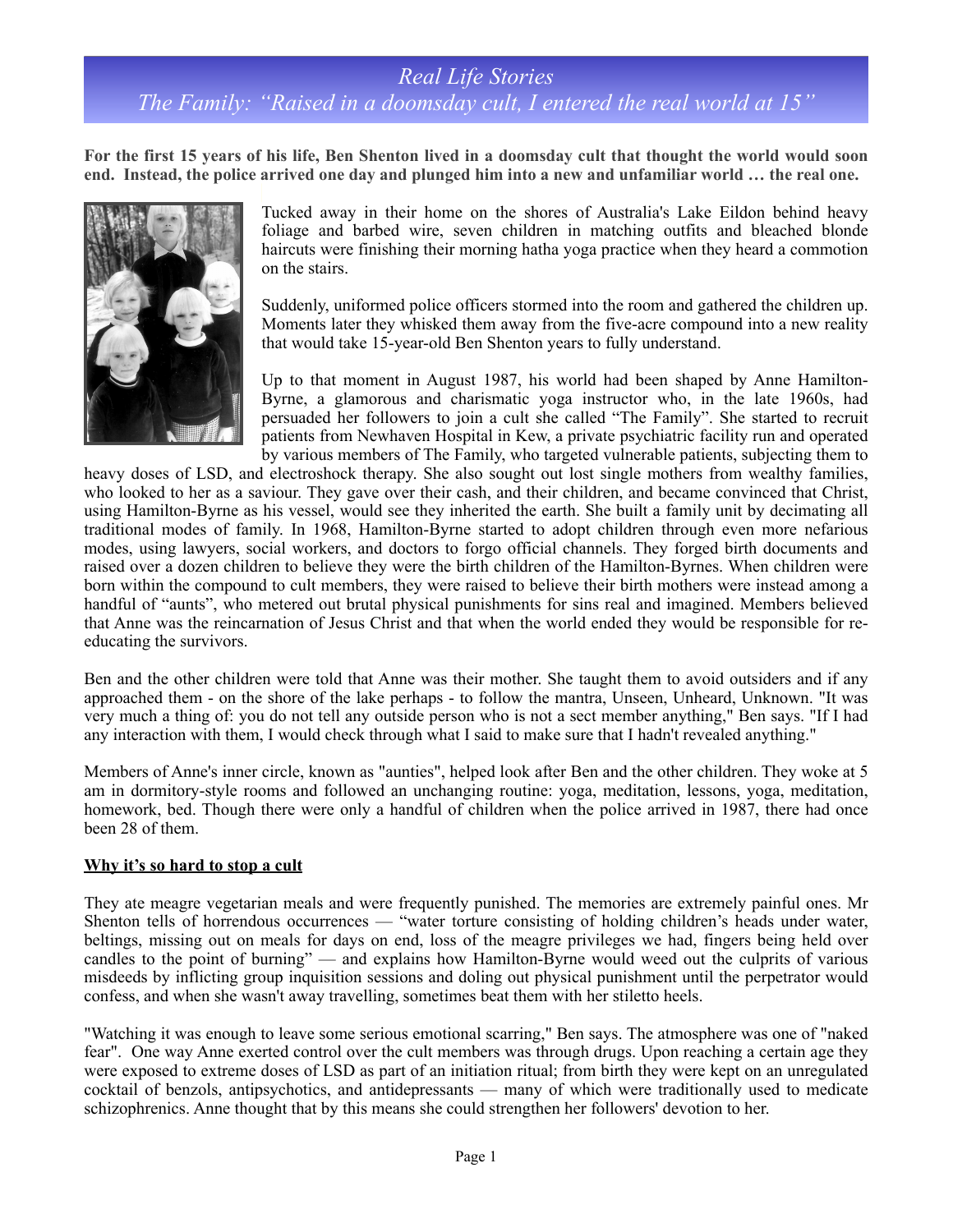### *Real Life Stories*

*The Family: "Raised in a doomsday cult, I entered the real world at 15"*

While Ben did not enjoy his upbringing, it was all he knew. "When you create a reality for a child, they have no reference points," he says. "There was no competing narrative." That instantly changed the day the police arrived.

Lying in bed that first night away from Lake Eildon, Ben combed through everything he had said that day, making sure he had divulged nothing that could get him in trouble. Suddenly, he realized - it didn't matter any more. He was not returning to Anne. "I think for the first time in my life, I realized I was free," he says.

But then the real work began. Ben learned that his mother was not Anne, but an "auntie" he disliked named Joy. The children were not his brothers and sisters - some were the children of other cult members, others were orphans Anne had adopted. He was 15, not 14 as he had been told, and of course Anne was not the reincarnation of Christ.

"Now I'm trying to work out, "Well, this world I'm in, what are its rules? How do I function, what do I do?'" he says. At school, Ben struggled to fit in. When three of the more popular boys tried to take him under their wing, he pushed them away. That wasn't surprising - children in The Family who showed signs of bonding were quickly separated, so friendship was something he hadn't experienced. But even if he had, it would have been hard enough to relate to his schoolmates. "Often when you build a friendship with someone, you have common grounds, common interests or common opinions on things," Ben says. "I had none of that."

Ben struggled with depression and suicidal thoughts, reaching breaking point one night in 1988 during a school trip around central Australia. He was in tears when his teacher approached him, and reminded him that the other children had known each other since early childhood. "It's going to take time. You're going to have to learn how to relate to them," he said. "They're open to that, but the job's on you." Ben took this advice to heart. He began studying the way other people behaved, analyzing the outcome of their actions, and drawing conclusions.

At the same time he moved out of the children's home and into a foster home, and started going to church. He began to feel increasingly at home in the new world. Eventually, he married and had two children, now aged 18 and 20. He got a job at IBM, where he has remained for 22 years.

Along the way Ben grew close to his grandmother - his mother's mother - and would stop by her house often. His mother, Joy, lived overseas but also visited her mother whenever she came to town. In 2006, by chance, the two of them called on Ben's grandmother at the same time. They hadn't spoken since Ben first learned Joy was his mother nearly two decades earlier. At that point, Joy told Ben she wanted nothing to do with him. He remembers her saying: "Don't ever bother turning up at my doorstep, I'll slam the door in your face."

But Joy had mellowed, and religion had taught Ben forgiveness. "She had given Anne her word not to connect with me," he says. "That didn't mean there was no concern, desire to have a relationship or love." Joy had remained close to Anne, the founder of the cult, but from then on she kept in touch with Ben too.

While visiting Ben in 2012, Joy asked him a surprising question: would he go with her to visit Anne? By this stage, Anne was living in a care home and was being treated for dementia. She had never spent any time in jail. In fact, the only punishment she received was a \$5,000 fine for falsifying papers for three of the children. There hadn't been sufficient evidence to charge her with anything else. Ben complied with Joy's request, partly out of curiosity. But while Anne welcomed Joy warmly, she showed no recognition of Ben. As he leafed through a photograph album in her room he quickly realized it was full of images from his childhood. That was the last time he saw her. Anne died in June 2019 at the age of 97.

Although Ben says he won't be "dancing on her grave" he felt a sense of release after her death. It's his view that she remained engulfed in her own fantasies, and never had any regrets. "Seeing her create a lie, perpetuate a lie and damage people . . . I knew that she was probably beyond what we call repentance," he says. Ben survived The Family. He's relieved by the news of her death and that it helped to close that chapter of his life.